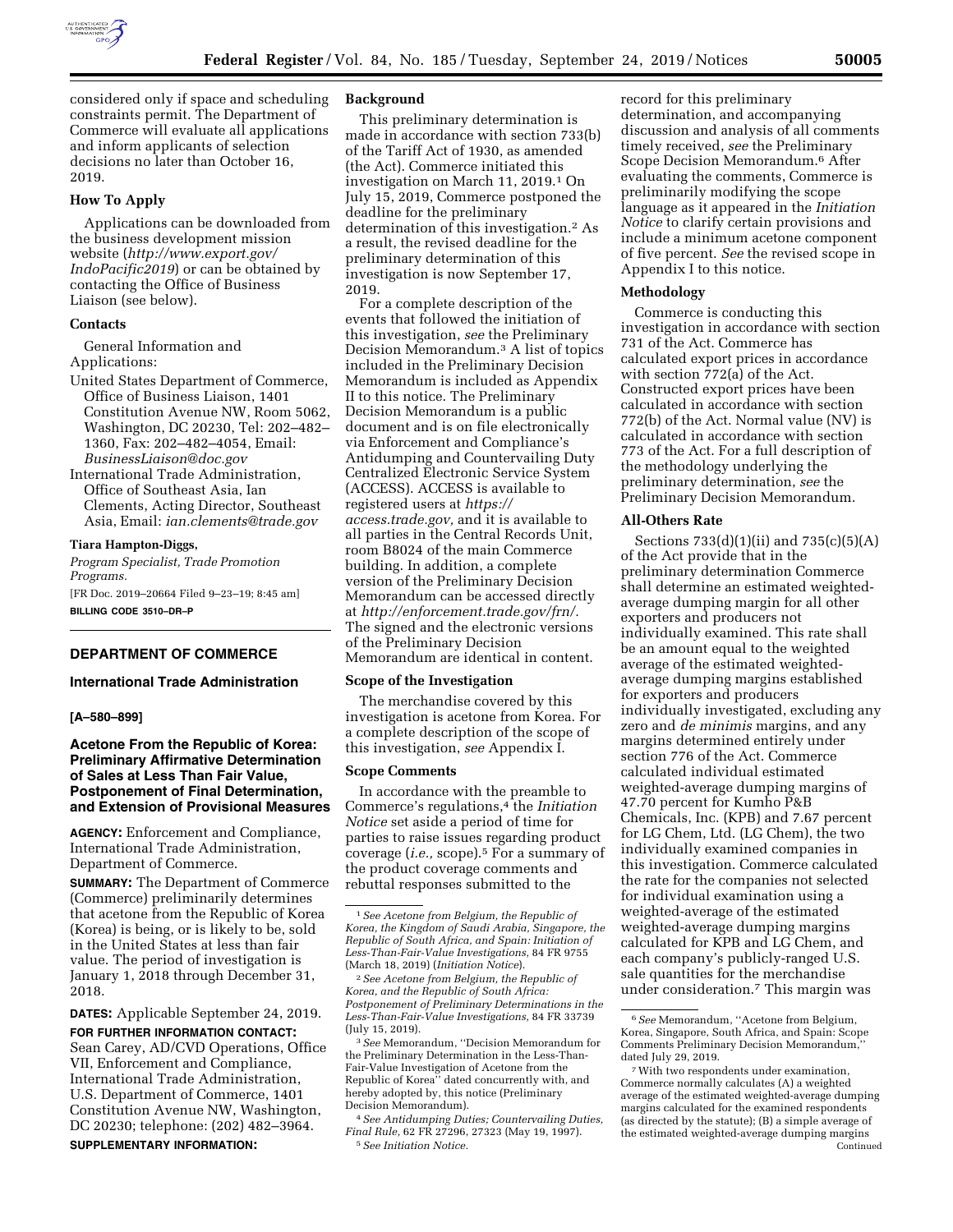assigned to all other producers or exporters, pursuant to section  $735(c)(5)(A)$  of the Act.

# **Preliminary Determination**

Commerce preliminarily determines that the following estimated weightedaverage dumping margins exist during the period of investigation:

| Exporter/producer                                      | Estimated<br>weighted-<br>average<br>dumping<br>margin<br>(percent) |
|--------------------------------------------------------|---------------------------------------------------------------------|
| Kumho P&B Chemicals, Inc<br>LG Chem. Ltd<br>All Others | 47.70<br>7.67<br>21.80                                              |

#### **Suspension of Liquidation**

In accordance with section  $733(d)(2)$ of the Act, Commerce will direct U.S. Customs and Border Protection (CBP) to suspend liquidation of entries of subject merchandise, as described in Appendix I, entered, or withdrawn from warehouse, for consumption on or after the date of publication of this notice in the **Federal Register**. Further, pursuant to section 733(d)(1)(B) of the Act and 19 CFR 351.205(d), Commerce will instruct CBP to require a cash deposit equal to the estimated weighted-average dumping margin or the estimated allothers rate, as follows: (1) The cash deposit rate for the exporter or producer listed above will be equal to the company-specific estimated weightedaverage dumping margins determined in this preliminary determination; (2) if the exporter is not a respondent identified above, but the producer is, then the cash deposit rate will be equal to the company-specific estimated weightedaverage dumping margin established for that producer of the subject merchandise; and (3) the cash deposit rate for all other producers or exporters will be equal to the all-others estimated weighted-average dumping margin.

### **Disclosure**

Commerce intends to disclose its calculations and analysis performed to interested parties in this preliminary determination within five days of any public announcement or, if there is no public announcement, within five days of the date of publication of this notice in accordance with 19 CFR 351.224(b).

#### **Verification**

As provided in section 782(i)(1) of the Act, Commerce intends to verify the information relied upon in making its final determination.

# **Public Comment**

Case briefs or other written comments may be submitted to the Assistant Secretary for Enforcement and Compliance no later than seven days after the date on which the last verification report is issued in this investigation. Rebuttal briefs, limited to issues raised in case briefs, may be submitted no later than five days after the deadline date for case briefs.8 Pursuant to 19 CFR 351.309(c)(2) and (d)(2), parties who submit case briefs or rebuttal briefs in this investigation are encouraged to submit with each argument: (1) A statement of the issue; (2) a brief summary of the argument; and (3) a table of authorities.

Pursuant to 19 CFR 351.310(c), interested parties who wish to request a hearing, limited to issues raised in the case and rebuttal briefs, must submit a written request to the Assistant Secretary for Enforcement and Compliance, U.S. Department of Commerce, within 30 days after the date of publication of this notice. Requests should contain the party's name, address, and telephone number, the number of participants, whether any participant is a foreign national, and a list of the issues to be discussed. If a request for a hearing is made, Commerce intends to hold the hearing at the U.S. Department of Commerce, 1401 Constitution Avenue NW, Washington, DC 20230, at a time and date to be determined. Parties should confirm by telephone the date, time, and location of the hearing two days before the scheduled date.

### **Postponement of Final Determination and Extension of Provisional Measures**

Section 735(a)(2) of the Act provides that a final determination may be postponed until not later than 135 days after the date of the publication of the preliminary determination if, in the event of an affirmative preliminary

determination, a request for such postponement is made by exporters who account for a significant proportion of exports of the subject merchandise, or in the event of a negative preliminary determination, a request for such postponement is made by the petitioner. Section 351.210(e)(2) of Commerce's regulations requires that a request by exporters for postponement of the final determination be accompanied by a request for extension of the provisional measures from a four-month period to a period not more than six months in duration.

On August 22, 2019, pursuant to 19 CFR 351.210(e), the petitioner requested that Commerce postpone the final determination until not later than 135 days after the publication of this preliminary determination.9 On August 22, 2019, LG Chem requested that Commerce postpone the final determination until not later than 135 days after the publication of this notice, and to extend the provisional measures to a period not more than six months.10 KPB made the same request to Commerce to postpone the final determination on August 26, 2019.11 In accordance with section 735(a)(2)(A) of the Act and 19 CFR 351.210(b)(2)(ii), because: (1) The preliminary determination is affirmative; (2) the requesting exporter accounts for a significant proportion of exports of the subject merchandise; and (3) no compelling reasons for denial exist, Commerce is postponing the final determination and extending the provisional measures from a four-month period to a period not greater than six months. Accordingly, Commerce will make its final determination no later than 135 days after the date of publication of this preliminary determination.

# **International Trade Commission Notification**

In accordance with section 733(f) of the Act, Commerce will notify the International Trade Commission (ITC) of its preliminary determination. If the final determination is affirmative, the ITC will determine before the later of 120 days after the date of this preliminary determination or 45 days after the final determination whether

calculated for the examined respondents; and (C) a weighted-average of the estimated weighted-average dumping margins calculated for the examined respondents using each company's publicly-ranged U.S. sale quantities for the merchandise under consideration. Because the calculation in (A) includes business proprietary information (BPI), Commerce then compares (B) and (C) to (A) and selects the rate closest to (A) as the most appropriate rate for all other producers or exporters not subject to individual examination. *See Ball Bearings and Parts Thereof from France, Germany, Italy, Japan, and the United Kingdom: Final Results of Antidumping Duty Administrative Reviews, Final Results of Changed-Circumstances Review, and Revocation of an Order in Part,* 75 FR 53661, 53663 (September 1, 2010). For a complete analysis including the BPI data, *see* the Memorandum to the File, ''Preliminary Determination Calculation for the 'All-Others' Rate'' dated concurrently with this notice.

<sup>8</sup>*See* 19 CFR 351.309; *see also* 19 CFR 351.303 (for general filing requirements).

<sup>9</sup>*See* Petitioner's Letter, ''Acetone from Belgium, Korea, and South Africa: Petitioner's Consent to Postponement of Final Determinations,'' dated August 22, 2019.

<sup>10</sup>*See* LG Chem's Letter, ''LG Chem's Request for Postponement of the Final Determination,'' dated August 22, 2019.

<sup>11</sup>*See* KPB's Letter, ''Request to Extend the Deadline for the Final Determination,'' dated August 26, 2019.